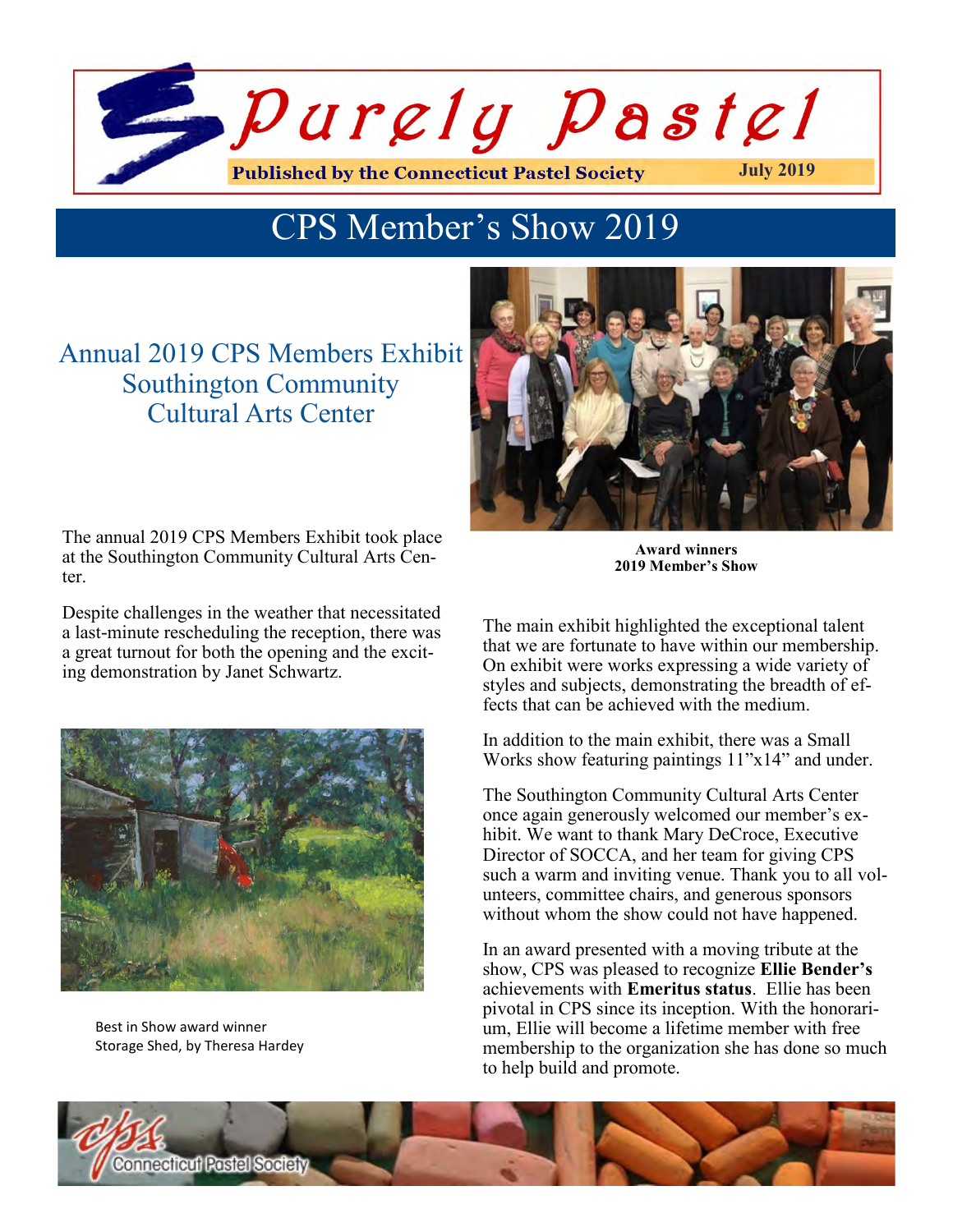## **Upcoming CPS Workshops for 2020 From our President Diane Stone**



Dear CPS members,

I am pleased that we once again have a volunteer dedicated to getting our newsletter out! She is Kimberly B. Edwards, a talented CPS member. Please introduce yourself to Kimberly when you get a chance, as she is eager to meet everyone. She requests that members send artists news or submission to her with CPS in the subject heading to: skiwards $\omega$ gmail.com

If you are a relatively new member, please feel free to contact me any time, whether about your membership or just to introduce yourself.

When I was new to CPS, about 10 years ago, I began by attending everything that I could, even board meetings. That was where I learned everything about CPS. After meetings, we often went out for lunch, which gave us a chance to socialize and get to know one another. Meeting other pastel artists was the best perk of being involved then and it still is today. This camaraderie, I believe, has influenced the organization in many positive ways. Take not of new members and make a point to welcome them. Without all of them we could not exist and thrive.

I am thankful to all.

Diane Stone, CPS President

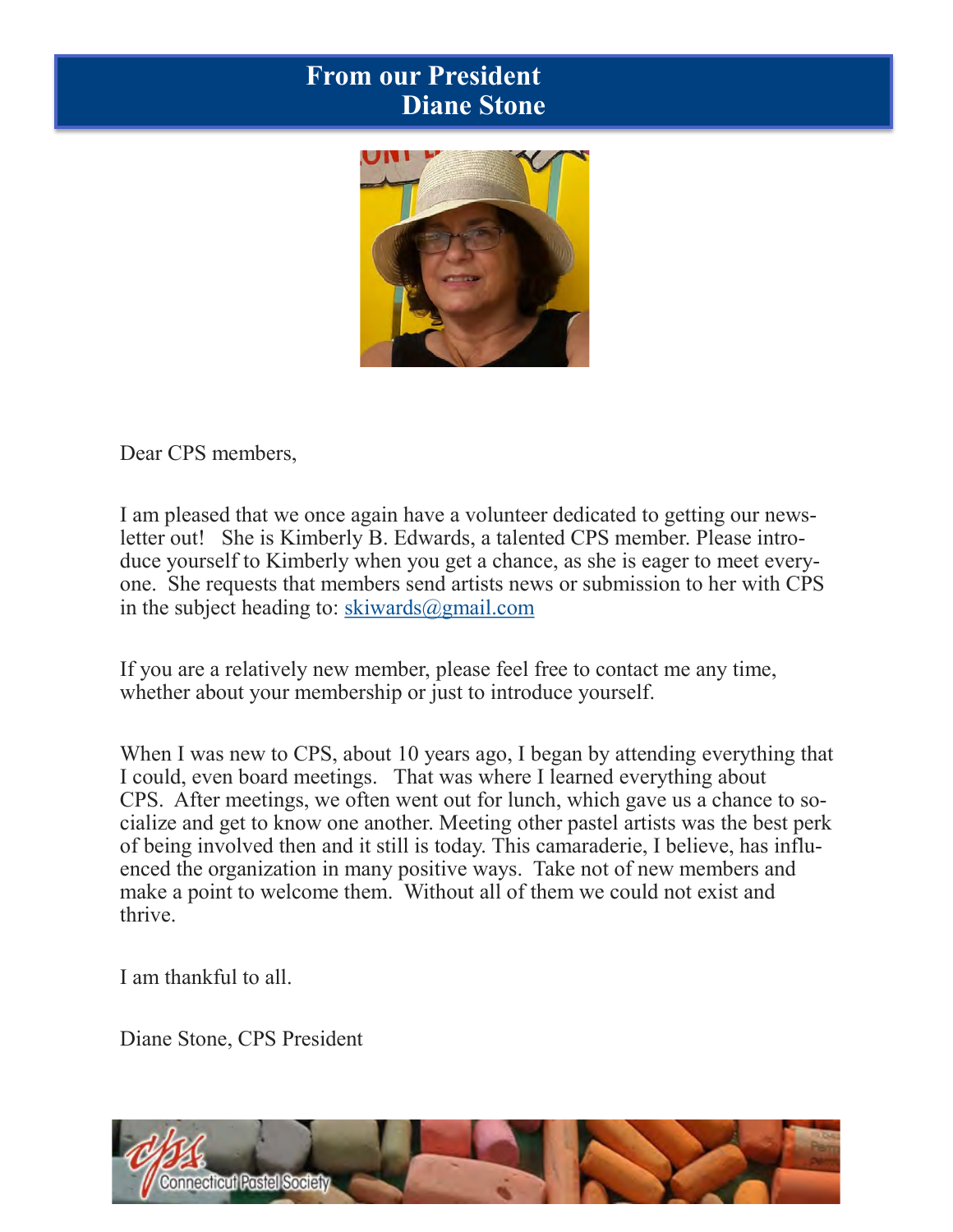# Member Profile: Peggy Post

I had the good fortune recently to speak at length with pastel artist, Peggy Post, in two very different but interwoven contexts. First, as former CPS newsletter editor who was generous with her time when I sought out her expertise to help with my own transition in the role. Then again, as the subject on the other side of the interview desk. She has had a successful Summer this year, having pieces accepted to the IAPS show in Albuquerque, Salmugundi in NYC, and the Cape Cod Pastel Society, as well as having just received signature status from the Pastel Society of America.

Although living in New York, Peggy came to the Connecticut Pastel Society on the recommendation of Rae Smith, past president of PSA. She met the other members and quickly found herself getting involved with the group. She commented that she felt the region had a density of artists with particularly high talent. *" I'm always amazed. Renaissance shows have been staggeringly beautiful."* A fitting environment for Peggy and her work. Peggy's paintings are dynamic works of movement, texture, swirling colors, and light. They capture the divine in the ordinary in way that belies an artist who observes her world carefully and with open mind.

Indeed, Peggy relates her affinity for the natural world that began in her childhood in California, was further shaped by college education in natural resources, and has continued through out her life. She spoke to me of the similarities between the way a scientist and an artist observe: closely and systematically, but with an eye toward connections that allow for new ways of understanding. Her paintings of water illustrate this approach very well. They suggest a spontaneity that seems appropriate to the movement, but within a framework of understanding the patterns within the random.



Peggy Post

[www.theartistsplace.net](theartistsplace.net)



**Breaking Upstream,** pastel, 24x18 Peggy Post

The crops she chooses for her paintings often encourage the viewer to consider the abstract in the representational, while at the same time capturing the scene without distortion in a manner true to her love of realism. She enjoys the challenges of realism, such as capturing movement in a still painting or transparency with an opaque medium.



**Light of Day** pastel, 12x18" Peggy Post

Although often drawn to water scenes and nature, Peggy explores art wherever it takes her. She notes that there can be a pull for artists to get locked in to certain themes or techniques, which she fears can discourage growth. She adds, "Art is a lifelong exploration. A curiosity about 'what can I do?' 'How can I do it?' 'What does it mean to me?'" She says she intends to continue "reaching out to new horizons."

We will look forward to seeing where those horizons take you, Peggy.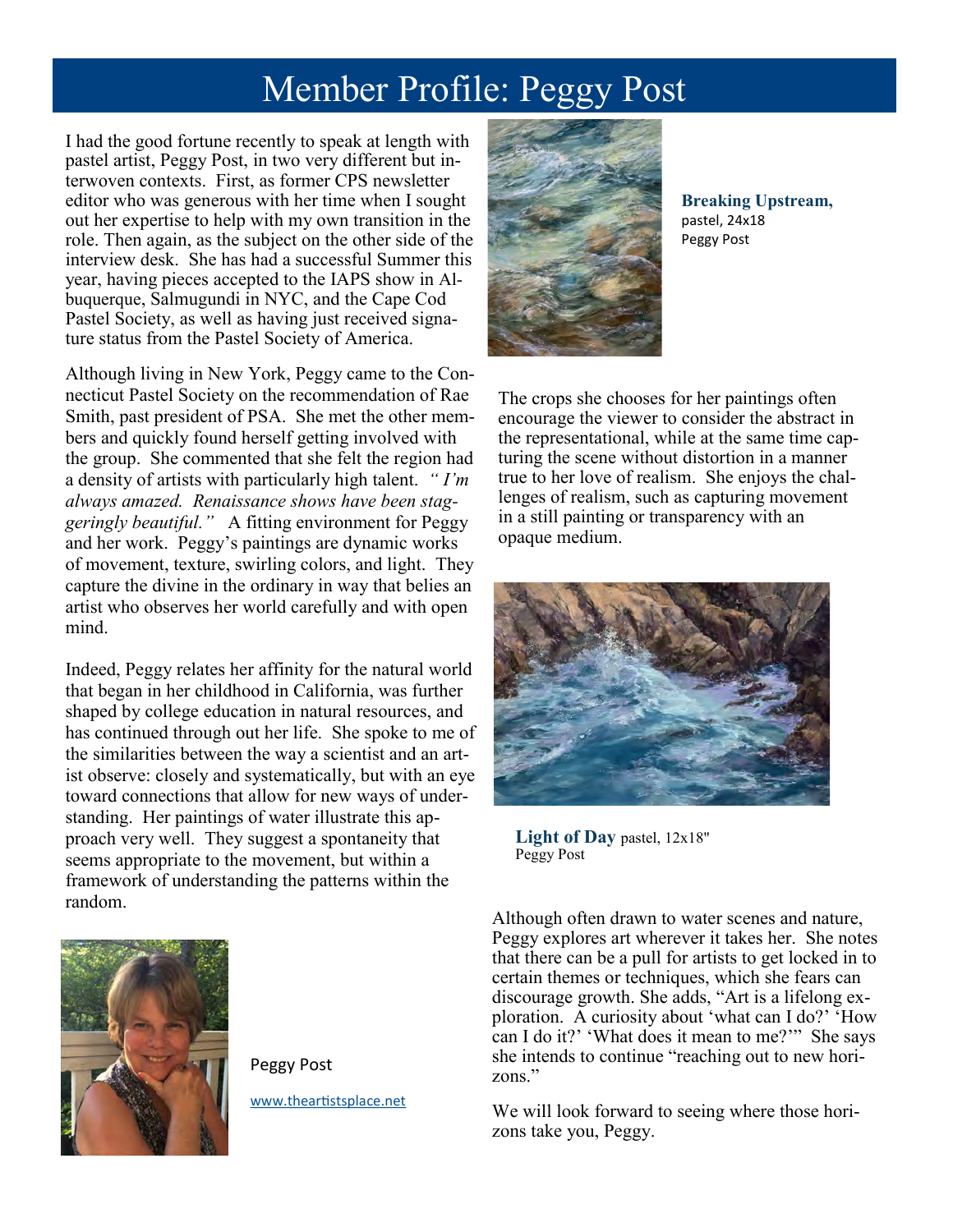# **Upcoming CPS Workshops for 2020 Recent CPS Workshops and education**



**Janet Schwartz** showing her work in progress during an engaging demo at the Spring 2019 member show

## Polly Castor Workshop, Spring 2019



**Polly Castor** displays work from the participants who attended her Spring workshop. Due to an excellent response by participants in her first workshop, she was asked to return for a second workshop this Fall: Adventures in Abstraction II!



**Lynn Asselta,** demonstrating her work process to eager participants at the Fall plein air workshop

# Lynn Asselta Workshop Fall 2018

The Fall workshop was well received by the many participants. Fifteen enthusiastic students from New England, New York and as far away as Oregon took the three day workshop last September with accomplished artist from Florida - Lyn Asselta, PSA, IAPS, MC. They set up their easels along the banks of the Cove in historic Old Wethersfield to learn effective field studies. In the words of one of the students, the workshop 'Went beyond expectations. Lyn was so instructive and knowledgeable, with such a positive personality. I learned more in three days than four years in another painting class."

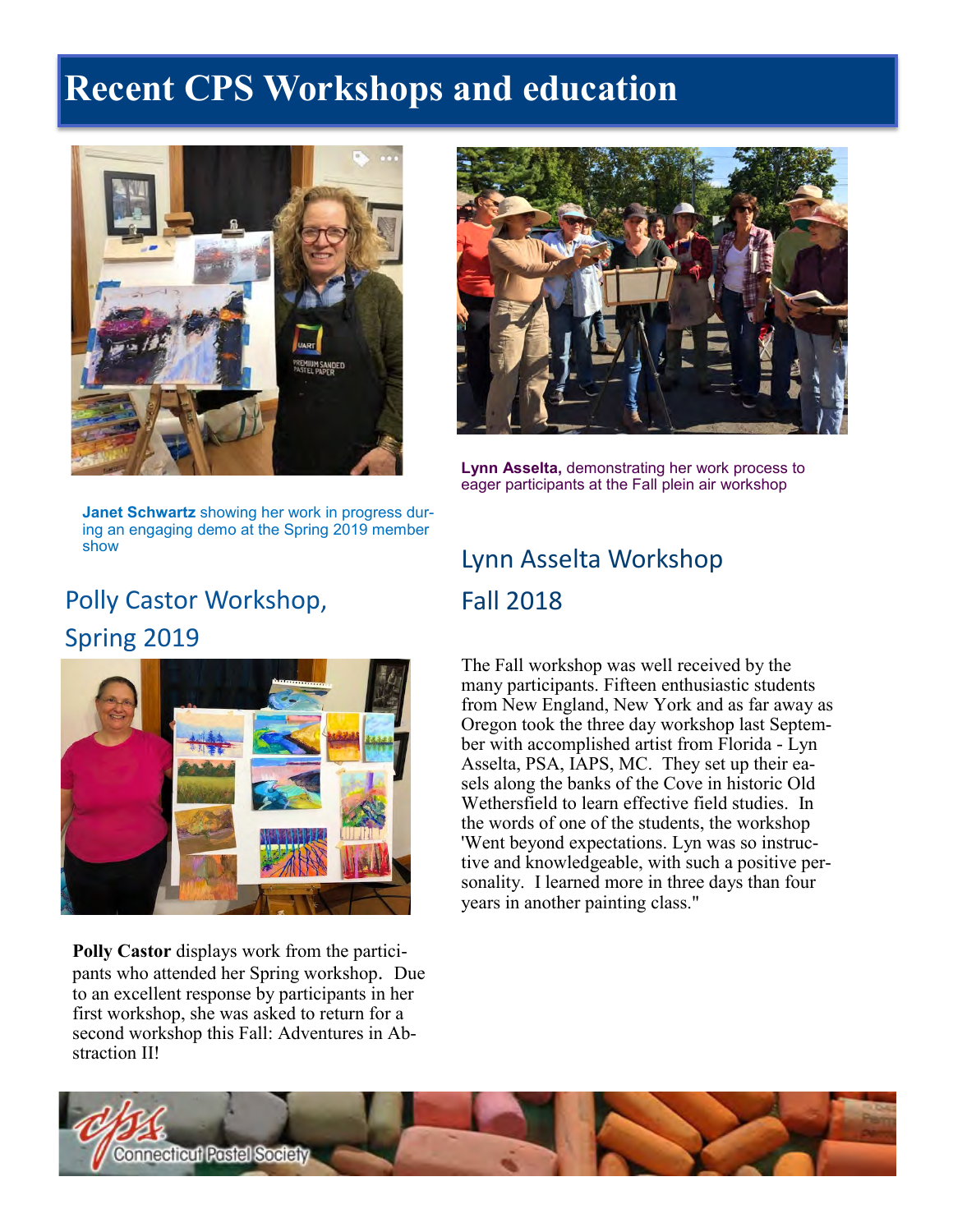## **RENAISSANCE IN PASTEL CPS 26th Annual National Juried Exhibition**

The Connecticut Pastel Society will hold its **26th Annual National Juried Exhibition, 2019 Renaissance in Pastel** at the beautiful Slater Memorial Museum in Norwich, Connecticut, from October 11th to December 6th. The deadline for entries is midnight, August 6th.

Our jurors of selection are Judith Leeds, Jeanne Tangney and Kurt Weiser.

Our awards judges (Brian Bailey and Stan Sperlak) will award approximately \$10,000 in cash and merchandise.

The artists reception will be held on Sunday, October 27th from 2:00 - 4:00 PM with awards presentation at 2:30 PM, and will feature an inspiring demonstration by Lisa Regopoulos from 12:30 - 2:00 PM. To enter the exhibition please visit [www.ctpastelsociety.org](http://www.ctpastelsociety.org/) or [www.showsubmit.com.](http://www.showsubmit.com/) For more information visit the CPS website or contact Vicki Rooney at vrooney $661\overline{a}$ aol.com or 914-954-5409.

Please keep the following dates in mind:

Entry Deadline: Aug. 6 Notifications emailed: Aug. 26 Shipped artwork: arrive by Oct. 1 Receiving: Oct. 5 from 1:00 - 3:30 PM Show Opens to public: Oct. 11 Demo, Lisa Regopoulos: Oct. 27 from 12:30 - 2:00 PM Artists Reception: Oct. 27 from 2:00 - 4:00 PM Awards Presentation: Oct. 27 at 2:30 PM Removal of Work: Dec. 7 from 1:00 - 3:30 PM



2018 Renaissance Best in Show Laurinda O'Connor, "Winter Brook"

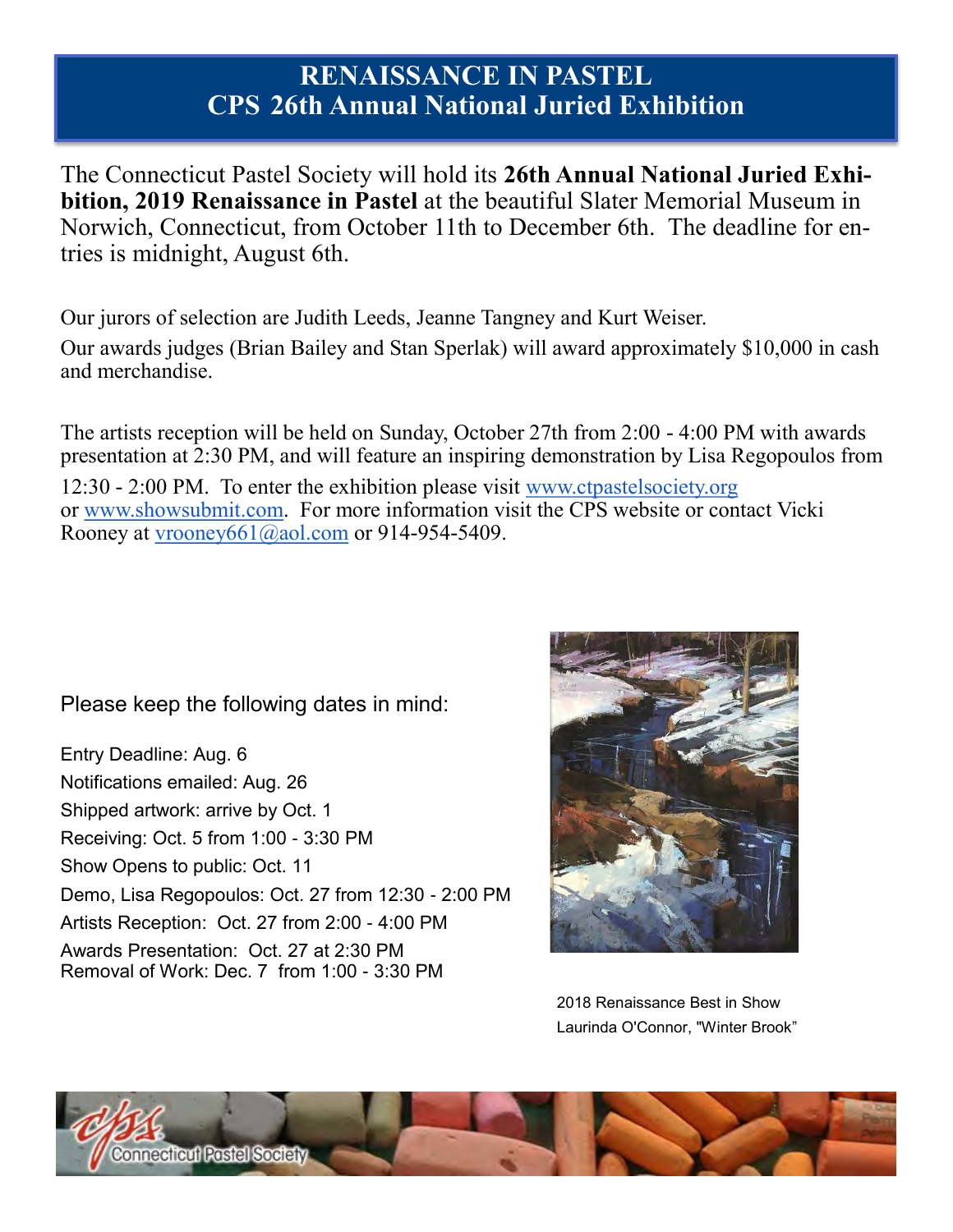# **Upcoming CPS Workshops for 2020 Upcoming 2019 CPS Workshops**



**Richard McKinley**

#### **Autumn in New England. Pastel en Plein Air and Studio**

October 14th through 18, 2019 9 a.m. to 5 p.m. **Location:** Gallery 53 • 53 Colony Street Meriden, CT 06451

**Artist's Reception:** Sunday, October  $13th \cdot 5 - 7$  p.m. Gallery 53 • 53 Colony Street Meriden, CT 06451

#### The Richard McKinley workshop is SOLD OUT

For more information, contact: Chris Ivers at [christine\\_ivers@yahoo.com](mailto:christine_ivers@yahoo.com) or call 203-235-1417



**BACK BY POPULAR DEMAND!**

**Polly Castor** 

## **Adventures in Abstraction II**

with Polly Castor Two Day Workshop November 2nd & November 3, 2019 9:00AM to 4:00PM

#### **Location:**

Southington Community Cultural Arts Center 93 Main Street Southington, CT 0648

This workshop is a sequel to the Polly Castor's Adventures in Abstraction workshop held by CPS in April of 2019. Former students will be presented with new material, content and exercises and new students will be able to jump right in!

This workshop is about authenticity and the freedom to be creative, as well as the importance of composition, and learning to trust your own inner voice and intuition. It delivers a needed message through engaging, liberating and uncommon exercises.

You will be surprised at how much you will loosen up, how much more adventurous and willing to take risks you'll feel, and how confident you will become in the value of your own unique voice

#### **Registration Fee:** \$175 for CPS members \$200 for non-members

Registration for the Polly Castor workshop is by ONLINE REGISTRATION ONLY. Please visit [www.ctpastelsociety.org](http://www.ctpastelsociety.org/)

For more information contact Debbie Temple at dtemple860@aol.com or call 860 559 4071, [PollyCas](mailto:PollyCastor@gmail.com)[tor@gmail.com,](mailto:PollyCastor@gmail.com) or check out the workshop page on Polly's website. Please read our Payment and Refund Policy for all Workshops.

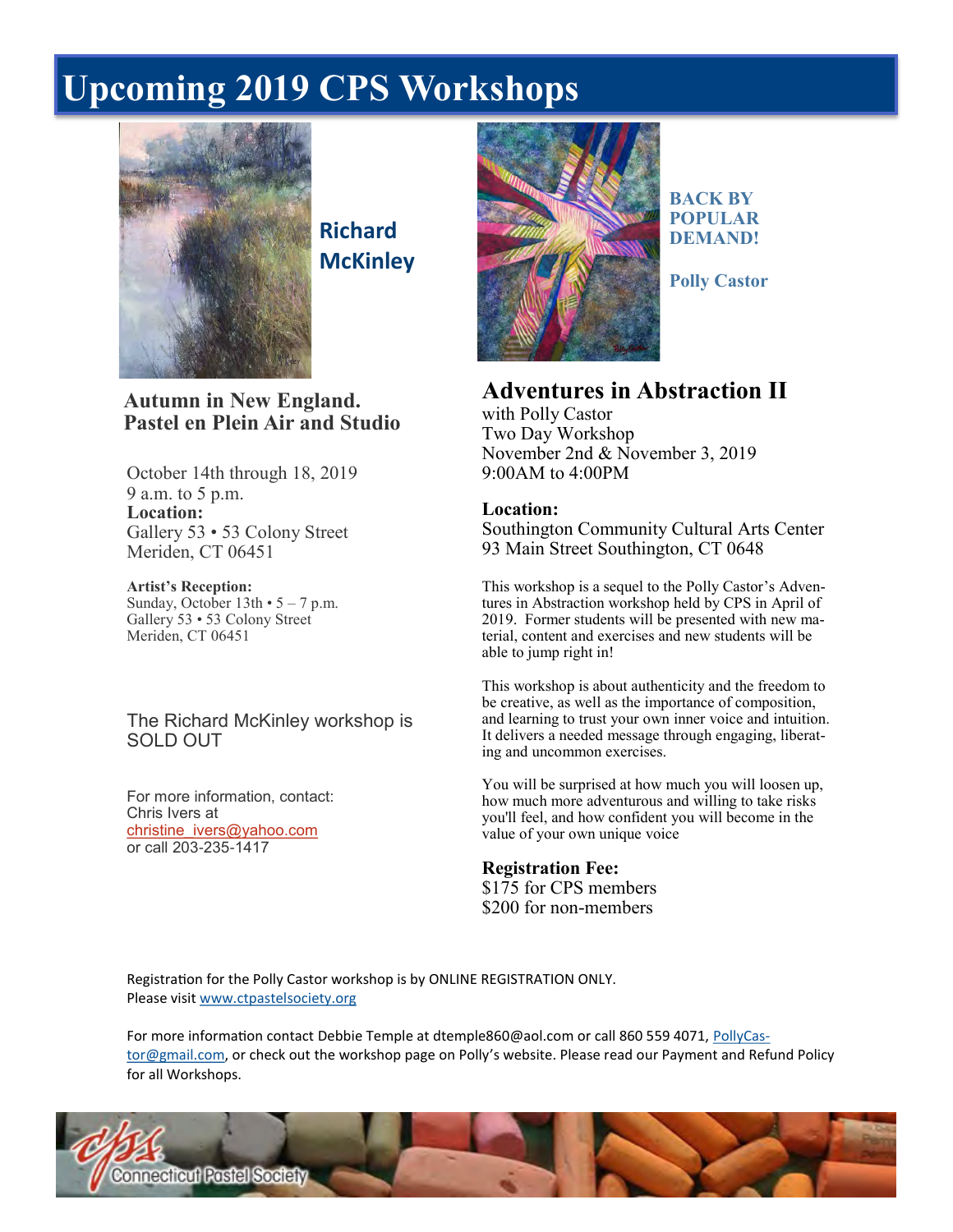# **Upcoming 2020 CPS Workshops**

#### **COLOR CONFIDENCE** Three-day workshop with Marla Baggetta

November 14,15,16, 2020

This lecture packed three day workshop will concentrate on expanding your understanding of color. We will focus on learning the keys to have real control of color in your paintings! No more guessing!

**Registration will open November 1, 2019. REGISTRATION FEE: \$350.00 For CPS Members** 





## **PAINTING STRUCTURES IN YOUR LANDSCAPE**

**Three-day workshop with Nancie King Mertz June 22, 23, 24, 2020** 

**Eastern Connecticut En Plein Air, Weather Permitting Monday, Tuesday, Wednesday 9—4PM** 

Registration will open November 1, 2019

This workshop is about using rapid plein air pastel methods to help you "Get the Drawing Right".

Whether you are a big city or small town, learn to turn your favorite views into dramatic, expressive paintings. Nancie will share with you how early brushwork in the darks can do much of the perspective work for you. She will assist each student one on one to make correct decisions with **one or two point perspective.**

One or two paintings (or more!) will be completed each day, depending on your comfort level. Short demos will be offered throughout the workshop to help clarify techniques, as needed.

For more information contact Debbie Temple at dtemple860@aol.com or call 860 559 4071.

Please read our Payment and Refund Policy for all Workshops.

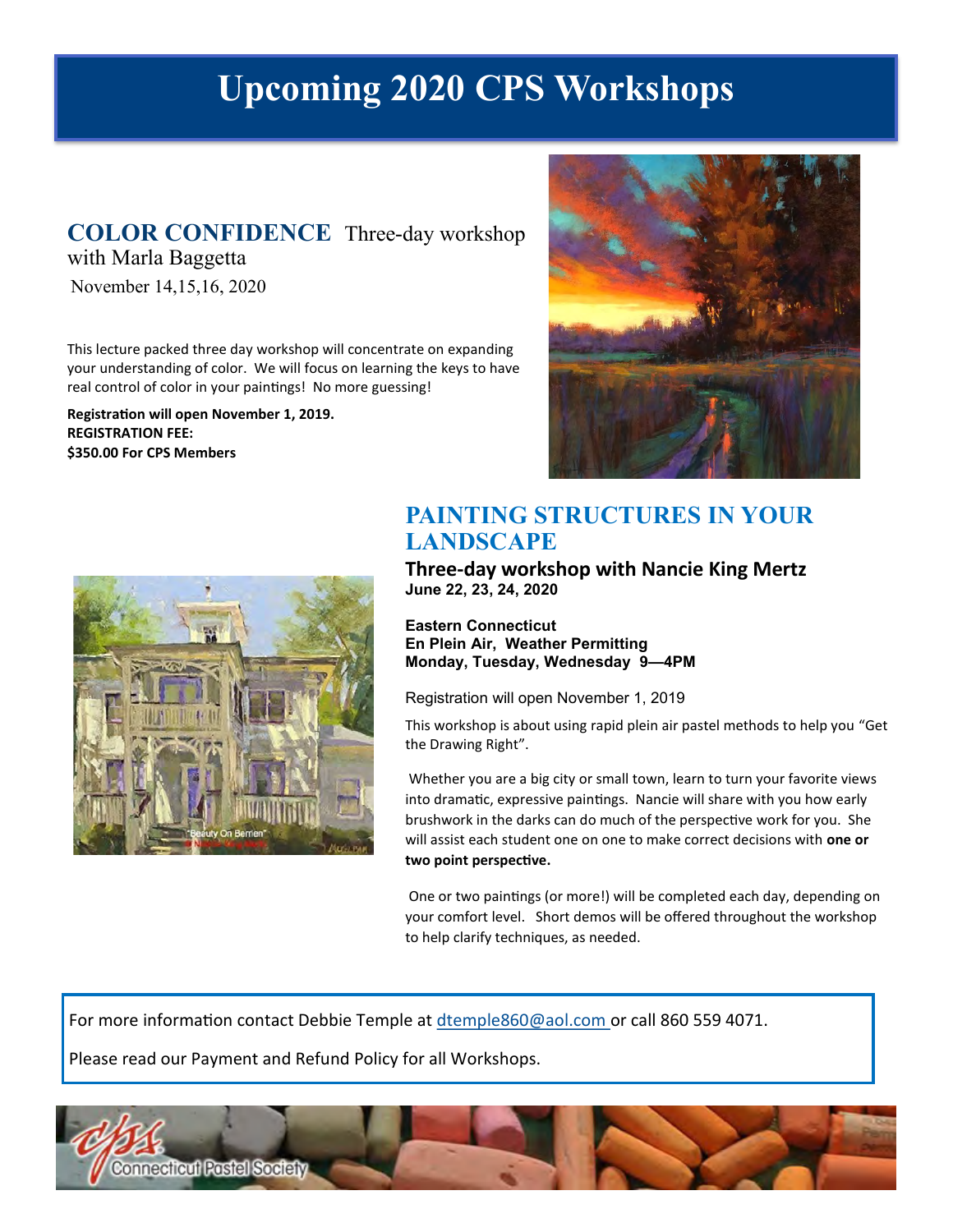For more information, please follow the link after each teacher's name.

**Joe Baker** – Stockbridge, MA – www.bakerworks.com

**Janet A. Cook** – New York, NY – janetacook.com

**Mally DeSomma** – Waterbury, CT – www.mallydesomma.com

**Christine Ivers** – Meriden, CT, nationally – www.christineivers.com

**Karen Israel,** Hartford area **art**by**karenisrael**.com

**Liz Haywood-Sullivan** – eastern MA, nationally – www.lizhaywoodsullivan.com

**Rita Kirkman-** nationally RitaKirkman.com **Anne Heywood** – eastern MA – www.anneheywood.com **Pieter Lefferts** – Sharon, CT – www.northlightartcenter.com **Paul Leveille** – Holyoke, MA – paulleveillestudio.com **Leslie Lillien Levy** – Kent, CT – www.leslielillienlevy.com **Linda Bull Neilan** – East Lyme, CT **Alain Picard** – Southbury, CT – www.picardstudio.com **Jane Penfield** – Vernon, CT – www.janepenfield.com **Claudia Post** – Chester, CT – www.claudiapost.com **Peggy Davidson Post**, Mt. Kisco, NY www.theartistsplace.net

**Peter Seltzer** – Woodbury, CT – peterseltzerfineart.com **Jeanne Rosier Smith**

www.jeannerosiersmith.com

## **Upcoming CPS Workshops for 2020** Member Classes 2019 IAPS Convention

## *We are truly International!*

by Chris Ivers, IAPS Representative for CPS

What a fantastic experience this year's convention was!!!

With approximately 700 participants, extra demos and workshops, Dueling Demos, the Paint Around, the Banquet and more, pastelists from around the world mixed and mingled and had a great time. Artists from all over Europe, Russia, China, Taiwan, Australia, Canada, and others came to join the party.

From the opening of PastelWorld, which showcased both the 34th Juried IAPS Exhibition and the 5th Juried Master Circle Exhibition, to the Garden Party where the award winners were given their prizes, it was a glorious time for all.

This year's Trade Show and Raffle exceeded everyone's expectations with vendors who generously supported the artists with their raffle gifts and freebies that made it even more exciting.

The informative Presidents Forum was well received where questions and contacts were part of many discussions. And of course Richard McKinley, President of IAPS, was there to officiate over almost everything that went on.

It's a lot of work and it takes two years to put this convention together. (We're already in negotiations with the hotels in Albuquerque!)

I could go on for days about all the fun we had, so if you would like to see all of the great events, teachers, classes, etc. log onto [http://iapspastel.org/pdf/2019](http://iapspastel.org/pdf/2019-IAPS_13th_SouvenirCatalog.pdf)- [IAPS\\_13th\\_SouvenirCatalog.pdf](http://iapspastel.org/pdf/2019-IAPS_13th_SouvenirCatalog.pdf)

Hope to see you all in two years for the **BIGGEST PASTEL PARTY IN THE WORLD!**